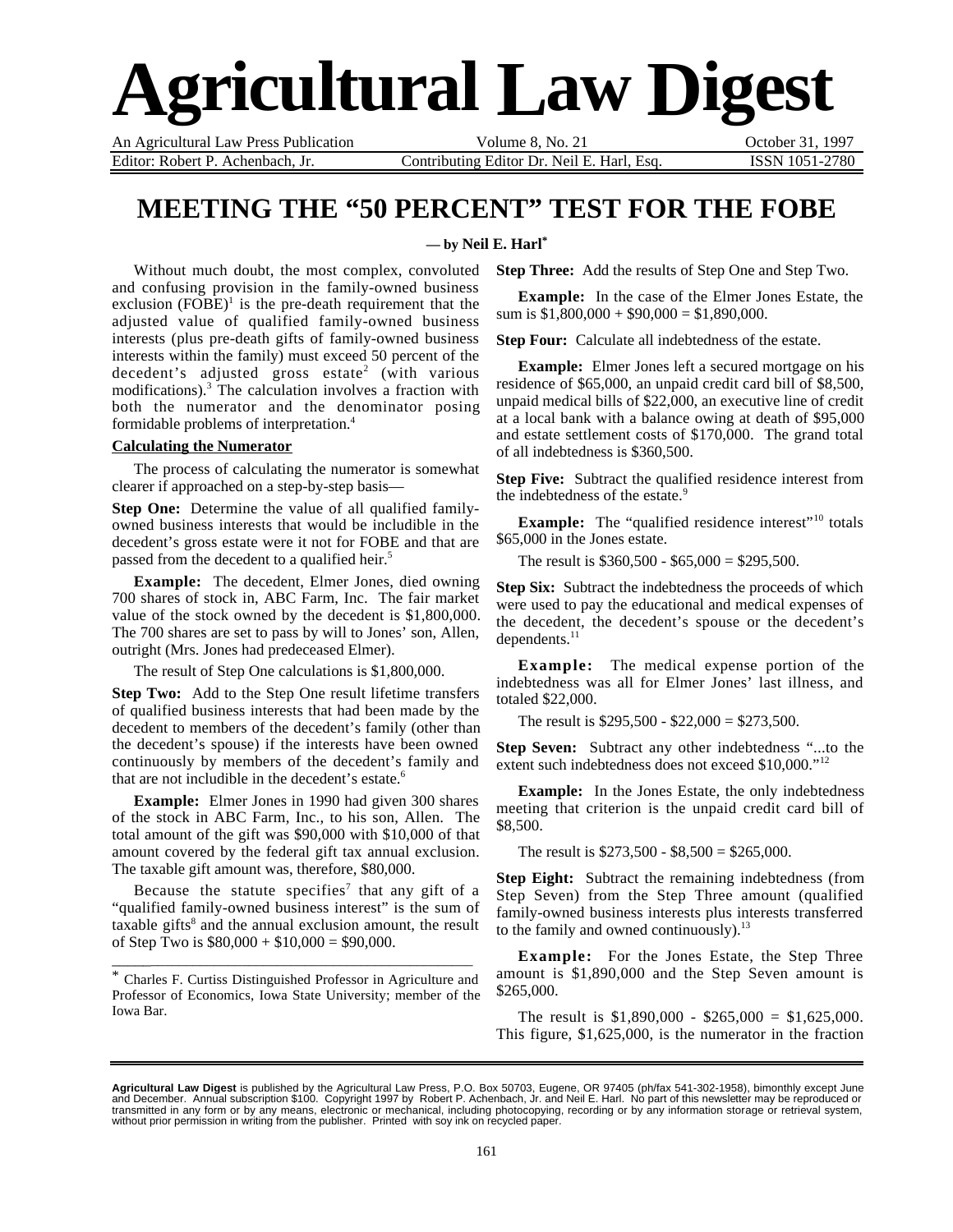for determining whether qualified family-owned business interests total more than 50 percent of the decedent's adjusted gross estate.<sup>14</sup>

#### **Calculating the Denominator**

The calculation of the denominator is, like that of the numerator, made clearer by approaching the task on a step-by-step basis—

**Step One:** Determine the fair market value of the decedent's gross estate, calculated as though the business interests were not excluded from the gross estate<sup>15</sup> under the FOBE.

**Example:** Elmer Jones left, in addition to 700 shares of stock in ABC Farm, Inc., valued at \$1,800,000, mutual fund shares totaling \$732,000, certificates of deposit totaling \$108,000 and bank accounts with balances as of the date of death of \$110,000.

The result of Step One for the Jones estate is \$2,750,000.

**Step Two:** Calculate the indebtedness of the estate and subtract from the gross estate.<sup>16</sup>

**Example:** For the Jones Estate, the indebtedness (from Step Four of the numerator calculation) is \$360,500.

The result is  $$2,750,000 - $360,500 = $2,389,500$ .

**Step Three:** Identify any lifetime transfers of qualified business interests made by the decedent to members of the decedent's family (other than the decedent's spouse) if the interests have been held continuously by members of the decedent's family and add that amount to the gross estate less allowable deductions from Step Two.<sup>17</sup>

**Example:** In the case of Elmer Jones, he had made a gift of 300 shares of stock in ABC Farm, Inc., to his son, Allen, in 1990, valued at \$90,000 with \$10,000 of that amount covered by the federal gift tax annual exclusion, leaving an amount of \$80,000 (see Step Two of the numerator calculation).

The result is  $$2,389,500 + $80,000 = $2,469,500$ .

**Step Four:** Identify any transfers from the decedent to the decedent's spouse (if other than de minimis) made within 10-years of the date of the decedent's death and add that amount to the gross estate less allowable deductions and plus lifetime transfers to members of the family (from Step Three).<sup>18</sup>

**Example:** Elmer Jones had made no transfers to his spouse prior to his death. She had inherited a sizable amount from her Mother's estate which was left in a bypass trust except for the unified credit amount which was left to Elmer outright and is reflected in his mutual fund balance at his death.

The result is  $$2,469,500 - 0 = $2,469,500$ .

**Step Five:** Identify any other gifts within three years of death other than to members of the family.<sup>19</sup>

**Example:** Elmer Jones had made no other gifts within three years of his death.

The result is  $$2,469,500 - 0 = $2,469,500$ .

**Step Six:** Determine whether any of the gifts from Step Three, Four and Five, are included in the gross estate.<sup>20</sup> If so, the included amount must be added back in.

**Example:** None of the family gifts (notably the 300 shares of stock in ABC Farm., Inc. given by son, Allen) is included in Elmer Jones' gross estate.

The result is that the adjusted gross estate is \$2,469,500.

**Step Seven:** Determine whether the "adjusted value of the qualified family-owned business interests" (as augmented by family gifts) (Step Eight of the numerator calculations) exceeds 50 percent of the adjusted gross estate (Step Six of the denominator calculations).<sup>21</sup>

**Example:** In the Jones Estate the calculations are as follows—

$$
\frac{Numerator(StepEight)}{Denominator(StepSix)} = \frac{$1,625,00}{$2,469,500} = 65.8\%
$$

Therefore in this example, the "more than 50 percent" test has been met. $22$ 

#### **Conclusion**

In some instances, it will be obvious that the "50 percent" test<sup>23</sup> can or cannot be met. In close cases, a careful and detailed calculation will be necessary in order to establish whether the estate is eligible to elect the FOBE.

#### **FOOTNOTES**

- <sup>1</sup> See generally 5 Harl, *Agricultural Law* § 43.04 (1997); Harl, *Agricultural Law Manual* § 5.02[7] (1997). See also Harl, "The Family-Owned Business Exclusion: In Need of Repairs," 76 *Tax Notes* 1219 (1997); Harl, "The Family-Owned Business Exclusion: How Useful Is it?" 8 *Agric. L. Dig.* 137 (1997).
- <sup>2</sup> I.R.C. § 2033A(b)(l)(C).
- See I.R.C. § 2033A(d), (d).
- See Harl and McEowen, "The Family-Owned Business Exclusion," Tax Management Portfolio. TM \_\_\_ (forthcoming).
- I.R.C. §§ 2033A(b)(1)(C)(i), 2033A(b)(2)(A).
- I.R.C. §§ 2033A(b)(1)(C)(ii), 2033A(b)(3).
- I.R.C.  $§$  2033A(b)(3).
- I.R.C.  $§$  2001(b)(1)(B).
- I.R.C. § 2033A(d)(1)(A).
- <sup>10</sup> I.R.C. §§ 163(h)(3), 2033A(d)(2)(A).
- <sup>11</sup> I.R.C. §§ 2033A(d)(2)(B), 152.
- $12$  I.R.C. § 2033A(d)(2)(C).
- $^{13}$  I.R.C. § 2033A(d).
- $14$  I.R.C. § 2033A(b)(1)(C).